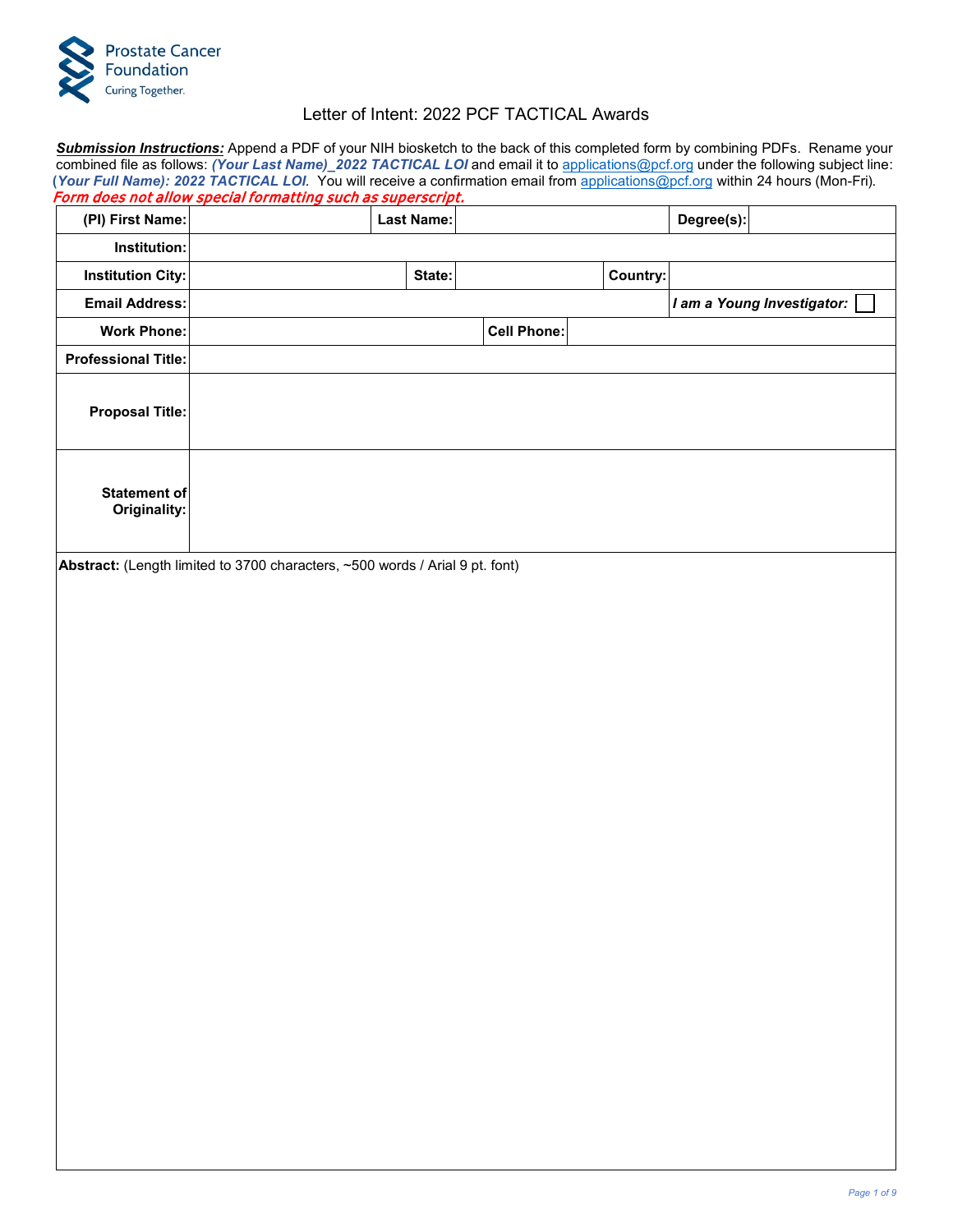**Team Member Details:** See page 1 of RFA for PCF TACTICAL team member and institution requirements.

| <b>First Name:</b>       | <b>Last Name:</b> | Degree(s):         |
|--------------------------|-------------------|--------------------|
| <b>Institution Name:</b> |                   |                    |
| <b>Email Address:</b>    |                   | Role: (Choose One) |
|                          |                   |                    |
| <b>First Name:</b>       | <b>Last Name:</b> | Degree(s):         |
| <b>Institution Name:</b> |                   |                    |
| <b>Email Address:</b>    |                   | Role: (Choose One) |
|                          |                   |                    |
| <b>First Name:</b>       | <b>Last Name:</b> | Degree(s):         |
| <b>Institution Name:</b> |                   |                    |
| <b>Email Address:</b>    |                   | Role: (Choose One) |
| <b>First Name:</b>       | <b>Last Name:</b> | Degree(s):         |
| <b>Institution Name:</b> |                   |                    |
| <b>Email Address:</b>    |                   | Role: (Choose One) |
|                          |                   |                    |
| <b>First Name:</b>       | <b>Last Name:</b> | Degree(s):         |
| <b>Institution Name:</b> |                   |                    |
| <b>Email Address:</b>    |                   | Role: (Choose One) |
|                          |                   |                    |
| <b>First Name:</b>       | <b>Last Name:</b> | Degree(s):         |
| <b>Institution Name:</b> |                   |                    |
| <b>Email Address:</b>    |                   | Role: (Choose One) |
|                          |                   |                    |
| <b>First Name:</b>       | <b>Last Name:</b> | Degree(s):         |
| <b>Institution Name:</b> |                   |                    |
| <b>Email Address:</b>    |                   | Role: (Choose One) |
| <b>First Name:</b>       | <b>Last Name:</b> | Degree(s):         |
| <b>Institution Name:</b> |                   |                    |
| <b>Email Address:</b>    |                   | Role: (Choose One) |
|                          |                   |                    |
| <b>First Name:</b>       | <b>Last Name:</b> | Degree(s):         |
| <b>Institution Name:</b> |                   |                    |
| <b>Email Address:</b>    |                   | Role: (Choose One) |
|                          |                   |                    |
| <b>First Name:</b>       | <b>Last Name:</b> | Degree(s):         |
| <b>Institution Name:</b> |                   |                    |
| <b>Email Address:</b>    |                   | Role: (Choose One) |
|                          |                   |                    |
| <b>First Name:</b>       | <b>Last Name:</b> | Degree(s):         |
| <b>Institution Name:</b> |                   |                    |
| <b>Email Address:</b>    |                   | Role: (Choose One) |
| <b>First Name:</b>       | <b>Last Name:</b> | Degree(s):         |
| <b>Institution Name:</b> |                   |                    |
| <b>Email Address:</b>    |                   | Role: (Choose One) |
|                          |                   |                    |
| <b>First Name:</b>       | <b>Last Name:</b> | Degree(s):         |
| <b>Institution Name:</b> |                   |                    |
| <b>Email Address:</b>    |                   | Role: (Choose One) |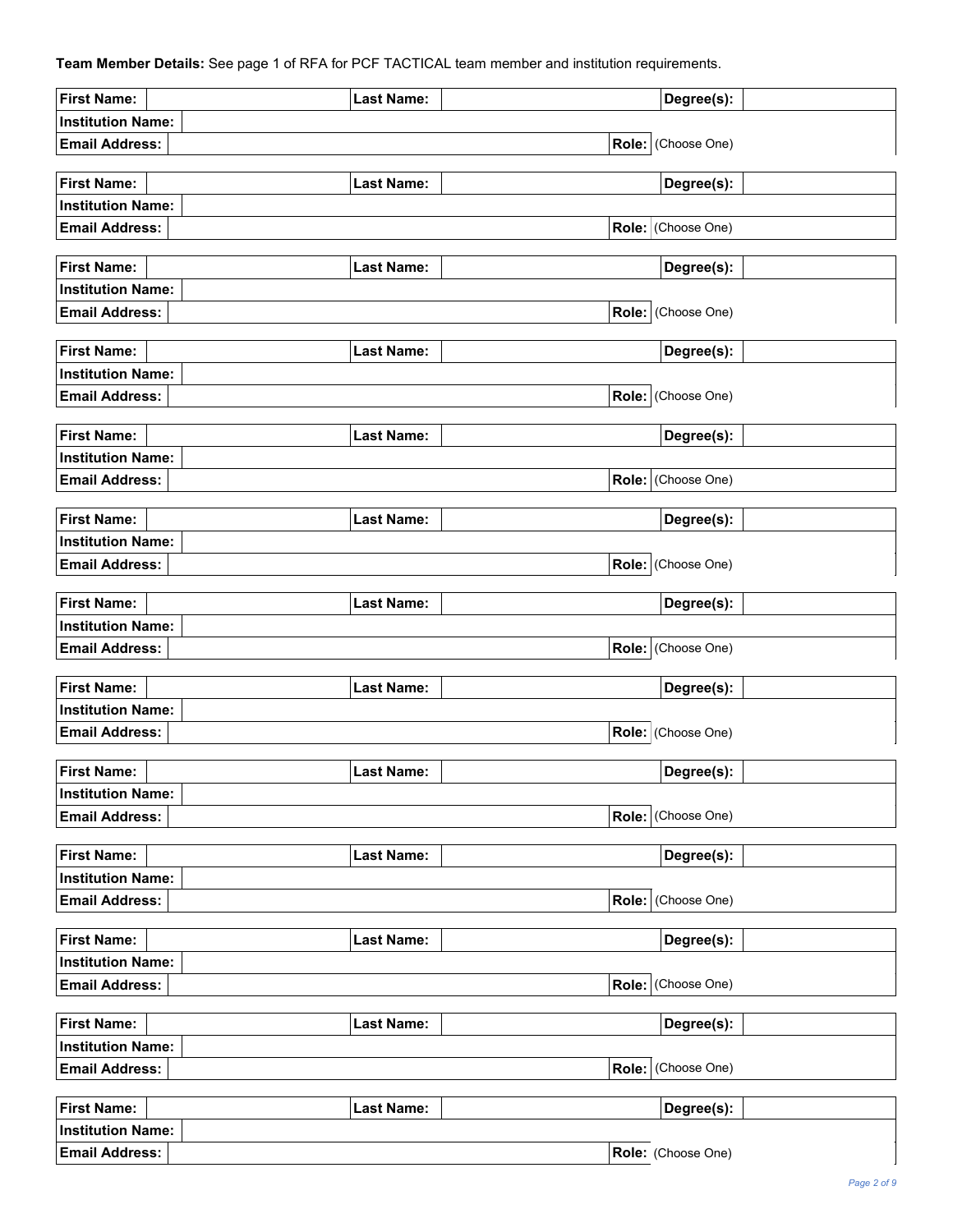## **Team Member Details** *(continued)*

| <b>First Name:</b>       | <b>Last Name:</b> | Degree(s):         |  |
|--------------------------|-------------------|--------------------|--|
| <b>Institution Name:</b> |                   |                    |  |
| <b>Email Address:</b>    |                   | Role: (Choose One) |  |
|                          |                   |                    |  |
| <b>First Name:</b>       | <b>Last Name:</b> | Degree(s):         |  |
| <b>Institution Name:</b> |                   |                    |  |
| <b>Email Address:</b>    |                   | Role: (Choose One) |  |
|                          |                   |                    |  |
| <b>First Name:</b>       | <b>Last Name:</b> | Degree(s):         |  |
| <b>Institution Name:</b> |                   |                    |  |
| <b>Email Address:</b>    |                   | Role: (Choose One) |  |
|                          |                   |                    |  |
| <b>First Name:</b>       | <b>Last Name:</b> | Degree(s):         |  |
| <b>Institution Name:</b> |                   |                    |  |
| <b>Email Address:</b>    |                   | Role: (Choose One) |  |
| <b>First Name:</b>       | <b>Last Name:</b> | Degree(s):         |  |
| <b>Institution Name:</b> |                   |                    |  |
| <b>Email Address:</b>    |                   | Role: (Choose One) |  |
|                          |                   |                    |  |
| <b>First Name:</b>       | <b>Last Name:</b> | Degree(s):         |  |
| <b>Institution Name:</b> |                   |                    |  |
| <b>Email Address:</b>    |                   | Role: (Choose One) |  |
|                          |                   |                    |  |
| <b>First Name:</b>       | <b>Last Name:</b> | Degree(s):         |  |
| <b>Institution Name:</b> |                   |                    |  |
| <b>Email Address:</b>    |                   | Role: (Choose One) |  |
|                          |                   |                    |  |
| <b>First Name:</b>       | <b>Last Name:</b> | Degree(s):         |  |
| <b>Institution Name:</b> |                   |                    |  |
| <b>Email Address:</b>    |                   | Role: (Choose One) |  |
|                          |                   |                    |  |
| <b>First Name:</b>       | <b>Last Name:</b> | Degree(s):         |  |
| <b>Institution Name:</b> |                   |                    |  |
| <b>Email Address:</b>    |                   | Role: (Choose One) |  |
|                          |                   |                    |  |
| <b>First Name:</b>       | <b>Last Name:</b> | Degree(s):         |  |
| <b>Institution Name:</b> |                   |                    |  |
| <b>Email Address:</b>    |                   | Role: (Choose One) |  |
| <b>First Name:</b>       | <b>Last Name:</b> | Degree(s):         |  |
| <b>Institution Name:</b> |                   |                    |  |
| <b>Email Address:</b>    |                   | Role: (Choose One) |  |
|                          |                   |                    |  |
| <b>First Name:</b>       | <b>Last Name:</b> | Degree(s):         |  |
| <b>Institution Name:</b> |                   |                    |  |
| <b>Email Address:</b>    |                   | Role: (Choose One) |  |
|                          |                   |                    |  |
| <b>First Name:</b>       | <b>Last Name:</b> | Degree(s):         |  |
| <b>Institution Name:</b> |                   |                    |  |
| <b>Email Address:</b>    |                   | Role: (Choose One) |  |
|                          |                   |                    |  |